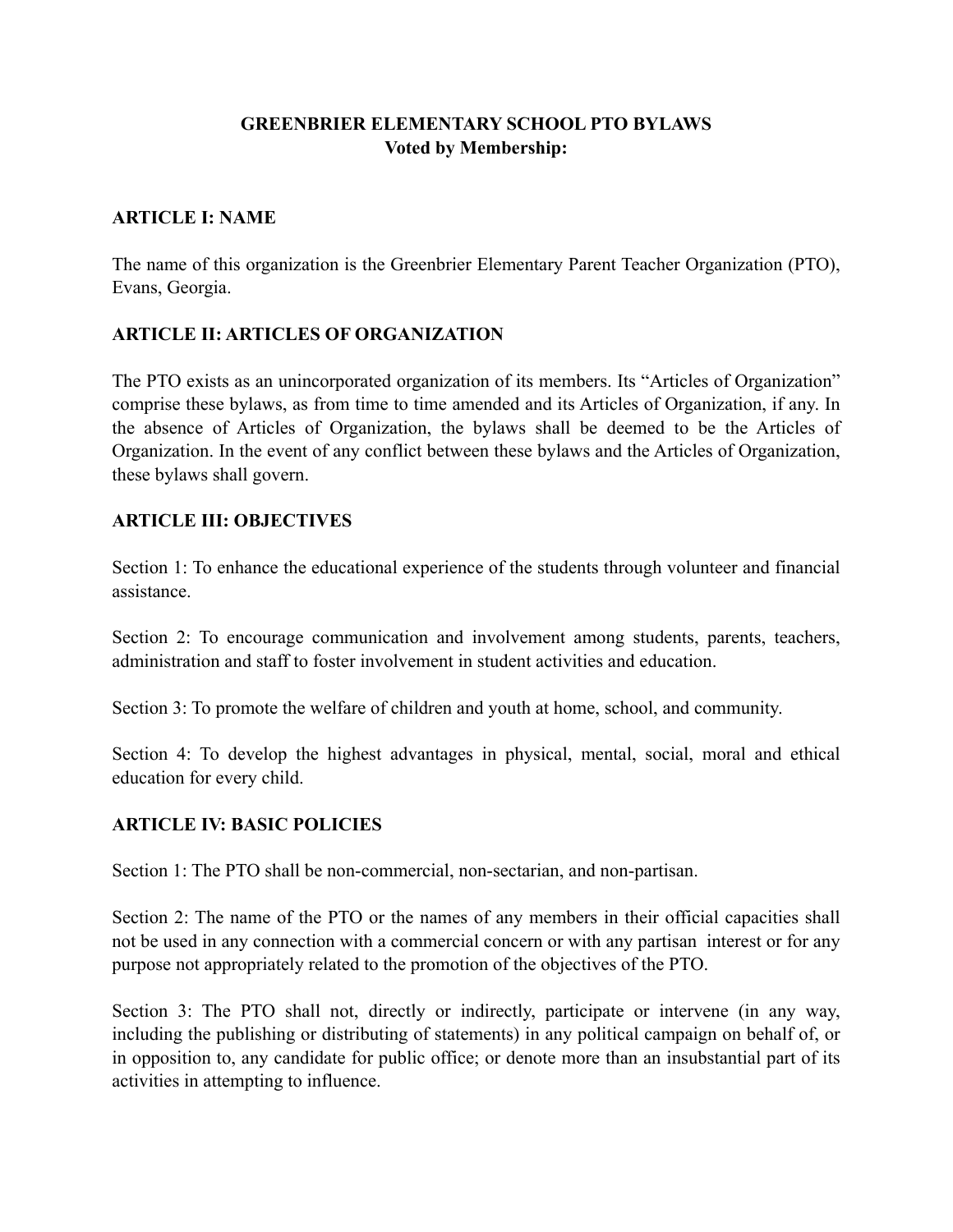Section 4: The PTO shall cooperate with the school to support the improvement of education and enhance the administration of the school.

Section 5: The PTO may cooperate with other organizations and agencies promoting the welfare of children, but persons representing the PTO in such matters shall make no commitments that bind the PTO.

Section 6: This Organization shall not contribute financially to any other organization unless approved by vote of 90% or more of the Executive Committee (as defined by Article VIII). An exception would be in the case of student body division; in such case, pro-rated funds will be given to support the new school's PTO.

# **ARTICLE V: MEMBERSHIP AND DUES**

Section 1: General Membership. All parents and/or legal guardians of students who currently attend Greenbrier Elementary School shall be eligible for membership in the PTO. Regular Members shall have the right to attend and participate in all meetings and activities of the PTO and have the right to vote on all issues before this organization.

Section 2: Faculty Membership. All faculty and staff who currently are employed at Greenbrier Elementary shall be eligible for membership in the PTO. Faculty Members shall have the right to attend and participate in all meetings and activities of the PTO. Faculty Members shall have the right to vote on all issues before the membership, to elect officers, and to hold the designated Teacher Representative position.

Section 3: Dues, if any, will be established by the executive board. If dues are charged, a member must have paid his or her dues at least 14 calendar days before the general meeting to be considered a member in good standing with voting rights.

Section 4: Each individual member of PTO shall have one (1) vote.

# **ARTICLE VI: OFFICERS AND THEIR ELECTION**

Section 1: The officers of the PTO shall be President, Vice-President, Secretary, and Treasurer, elected annually for a term of one year. They shall be ineligible to serve more than two consecutive terms in the same office. In the event that no new nominations or persons willing to assume an officers position, then the current officer may remain past the 2 term limit.

Section 2: Nominations shall be made by a Nominations Committee of no more than three members, selected by the Executive Committee no later than January of each year. This Committee shall report to the Executive Committee, which shall then report at the election meeting a nominee for each office, following which nominations may be made from the floor,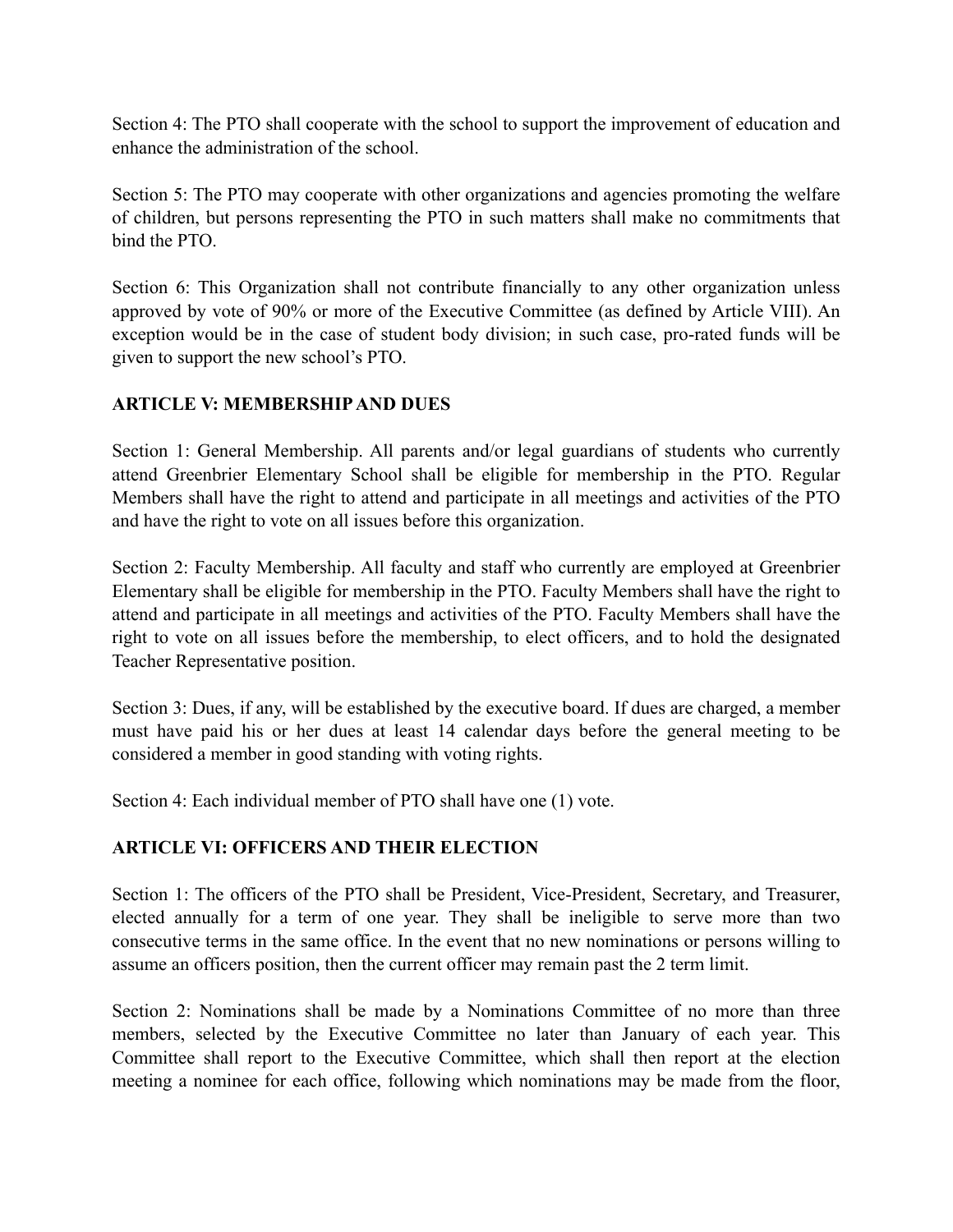provided consent of the nominees has been secured. Current officers may not serve on Nominations Committee.

Section 3: Elections shall be held by April 30. The officers' term will begin July 1 and end June 30. Newly elected officers shall shadow current officers for remainder of school year to learn job responsibilities.

Section 4: Elections shall be by secret ballot when there is more than one nominee for an office. A majority of the votes cast by the Members shall be necessary for election. Should no person receive a majority of the votes cast, a run-off between the two persons who received the largest number of votes shall immediately be held.

Section 5: An officer may be removed from office for gross incompetence, neglect, misconduct or failure to perform duties of their position by a majority vote of the Members. The vote shall be held at a specially called meeting to address the complaint.

Section 6: Vacancies of any officer position can be filled for the unexpired term by a person elected by the Executive Committee by a simple majority.

Section 7: Officers may only hold one office at a time.

#### **ARTICLE VII: DUTIES OF OFFICERS**

Section 1: The President shall preside at all meetings of the PTO and the Executive Committee; appoint special committees; appoint committee chairpersons for standing committees; pass news to the Membership at each PTO meeting; review with the Treasurer account transactions and balance on a monthly basis; and ensure that the work of the officers and committees of the Organization are functioning properly and accomplishing the purpose of the Organization.

Section 2: The Vice-President shall act as a fundraising chair; perform the duties in the absence of the President and serve as a liaison between the Organization, GBE staff, volunteers, and the community in order to maintain a well-coordinated fundraising program.

Section 3: The Secretary shall record the minutes of all Executive Committee and General Membership meetings. The Secretary shall prepare minutes and make them available for distribution to the appropriate bodies (Executive Committee and/or General Membership) prior to those bodies voting to accept and/or amend them. In addition, the Secretary shall be responsible for all Organization correspondence; shall be the custodian of the Organization's records and perform related duties that may be reasonably delegated to him/her.

Section 4: (A) The Treasurer shall: assure that the Organization follows all pertinent Columbia County Accounting Guidelines, Polices, and Procedures and assure that the Organization has obtained at least three bids when making a purchase of \$5000.00 or more.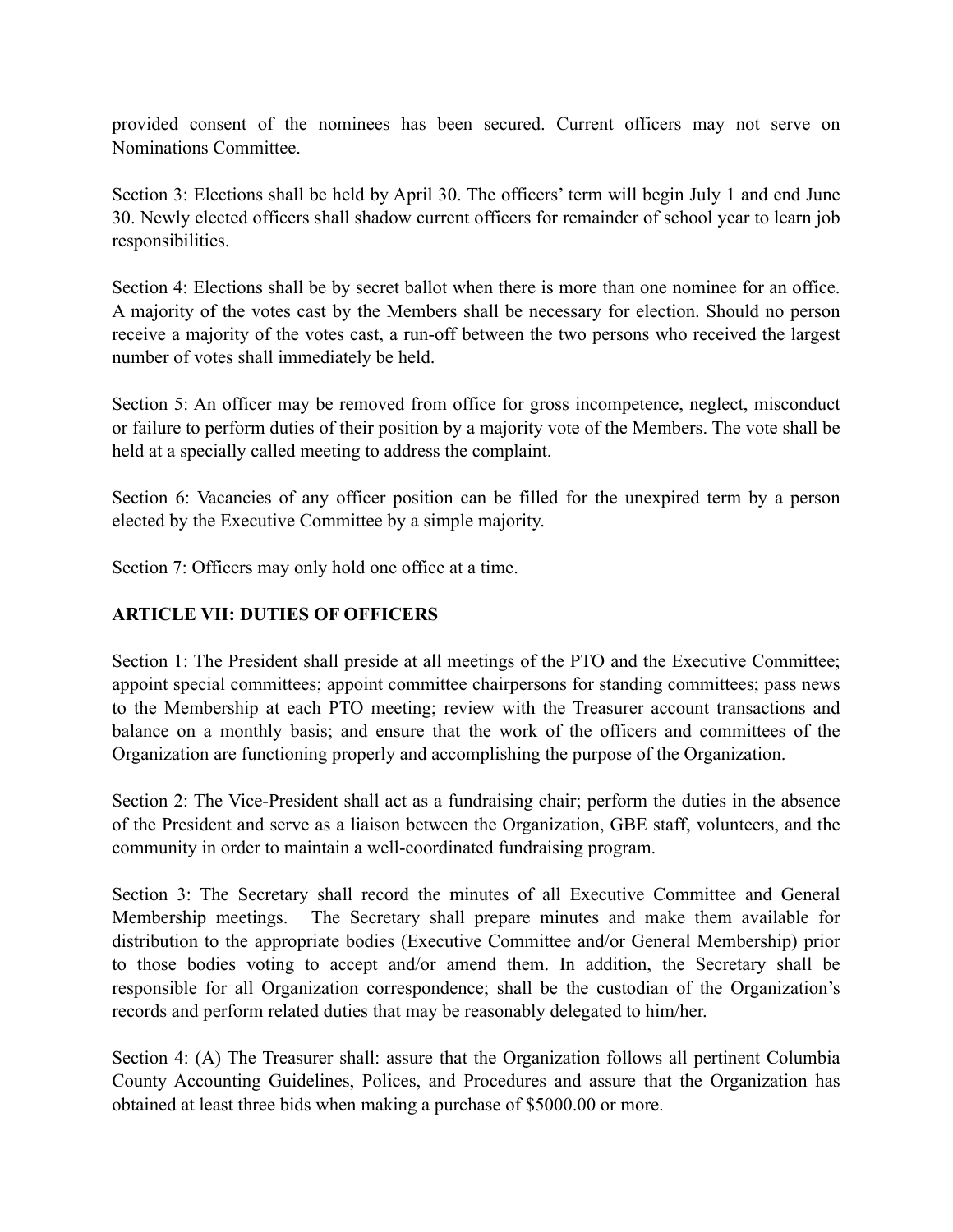(B) The Treasurer shall: present a statement of accounts and detail of expenditures at every meeting of the PTO Executive Committee and at other times when requested by the Executive Committee. The Treasurer will present the financial statements to the School Bookkeeper and have available for the PTO General Membership meetings.

(C) The fiscal year of the Organization shall begin July 1; each Board shall leave a minimum balance of \$5,000.00 of unrestricted funds in the Greenbrier Elementary School's local account at the end of the fiscal year.

# **ARTICLE VIII: EXECUTIVE COMMITTEE**

Section 1: The Executive Committee shall consist of the four officers of the PTO (elected by Membership, considered "the Broad"), chairpersons of three standing committees, the Principal or Vice-Principal of the school, and a staff representative. The staff representative can vary from meeting to meeting. Changes to the three committee representatives shall be made as deemed necessary by the Board.

Section 2: Its duties shall be to transact necessary business on behalf of the Organization between General Membership meetings and other business that may be referred to it; to approve plans of work of standing committee chairpersons; fill vacancies; approve a budget for expenditures of the PTO for the year to be adopted by the General Membership at the first general meeting of the year; approve additional, non-budgeted expenditures up to \$1500.00; present to General Membership for approval of any expenditures over \$1500.00 not contained in the Memberadopted budget and present a report at General Membership meetings of the PTO for information and any necessary action.

Section 3: Monthly meetings of the Executive Committee shall be held at a time agreed upon by the Executive Committee and a simple majority shall constitute a quorum of the Committee. Special meetings may be called by the President or by a quorum of the Committee. No Member shall have more than one vote regardless of the number of positions held by that Member. The Board shall meet within (60) days after their election for the purpose of appointing and approving chairs of Standing Committees.

Section 4: The Executive Committee shall have an independent audit of the organizational account performed by CCBOE and results of the audit be reported at the first General Membership meeting of the next school year.

Section 5: All Executive Committee members and committee chairpersons shall keep organized notes to be passed on to their successors. Executive Committee members and other committee chairpersons are accountable to the President and/or Vice President of the Organization.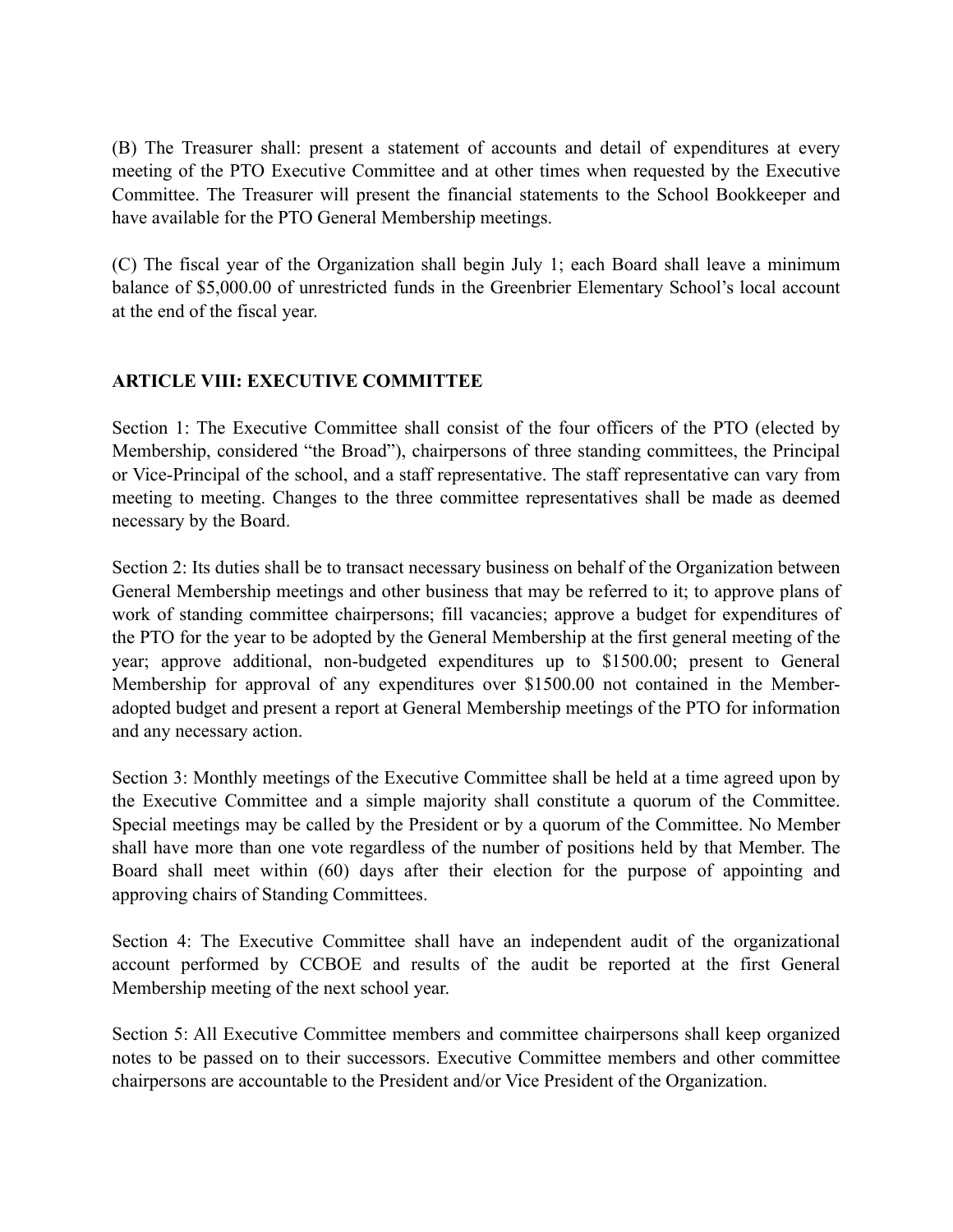Section 6: A non-officer Executive Committee member or chairperson may be removed from their duties and committee for gross incompetence, intentional neglect, misconduct or failure to fulfill the duties by a majority vote of the Executive Committee.

# **ARTICLE IX: GENERAL MEMBERSHIP MEETINGS**

Section 1: The number and dates of the PTO General Membership meetings for each school year shall be determined by the Executive Committee.

Section 2: Members in attendance at a General Membership meeting constitute a quorum for that meeting.

Section 3: The following will be the agenda at PTO meetings:

- 1. Call to Order
- 2. Pledge of Allegiance
- 3. Welcome (When possible, by GBE Principal)
- 4. Principal's Report

5. Minutes (Committee can opt to post minutes online and dispense with reading them during the meeting.)

- 6. Treasurer's Report
- 7. President's Report
- 8. New Business/Special Announcements
- 9. Adjournment

# **ARTICLE X: STANDING COMMITTEES**

Section 1: The Executive Committee shall form and dissolve standing committees consistent with the objectives and interests of the PTO.

Section 2: The President shall be an ex-officio member of all committees except the Nominations Committee.

# **ARTICLE XI: PARLIAMENTARY AUTHORITY**

Roberts Rules of Order Revised shall govern the PTO in all cases in which they are applicable and in which they are not in conflict with these Bylaws. The President is required to follow parliamentary procedure when voting on a motion.

# **ARTICLE XII: AMENDMENTS**

Section 1: These Bylaws may be amended at any time at any meeting of the school year by twothirds vote of the members present and voting, provided that notice of proposed amendment shall have been given at the previous meeting.